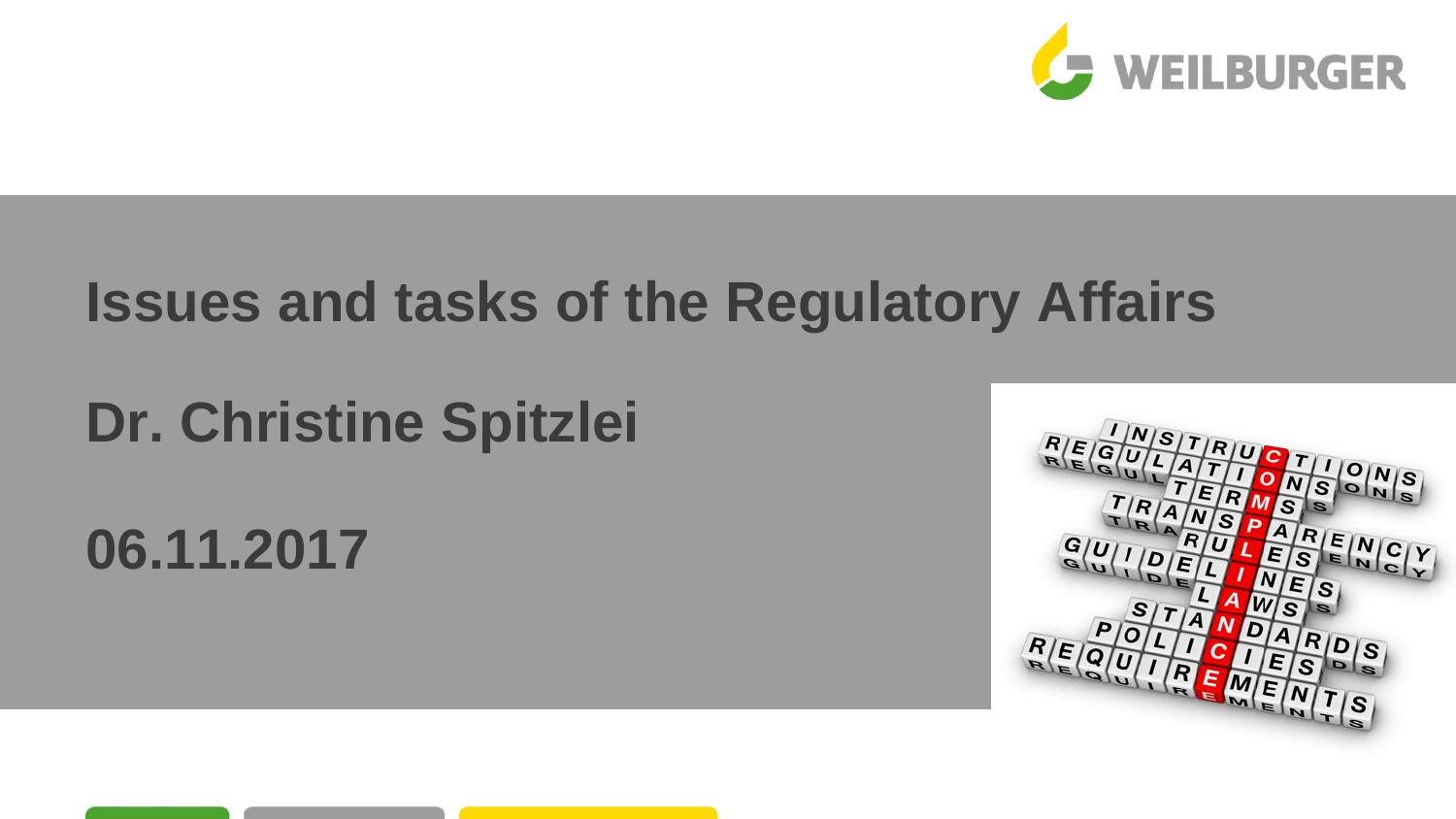

## **Outline**

- Introduction of the Regulatory Affairs Team
- Responsibilities What we are doing
- Legal basics
- Communication within the supply chain
- Current topics

the contract of the contract of the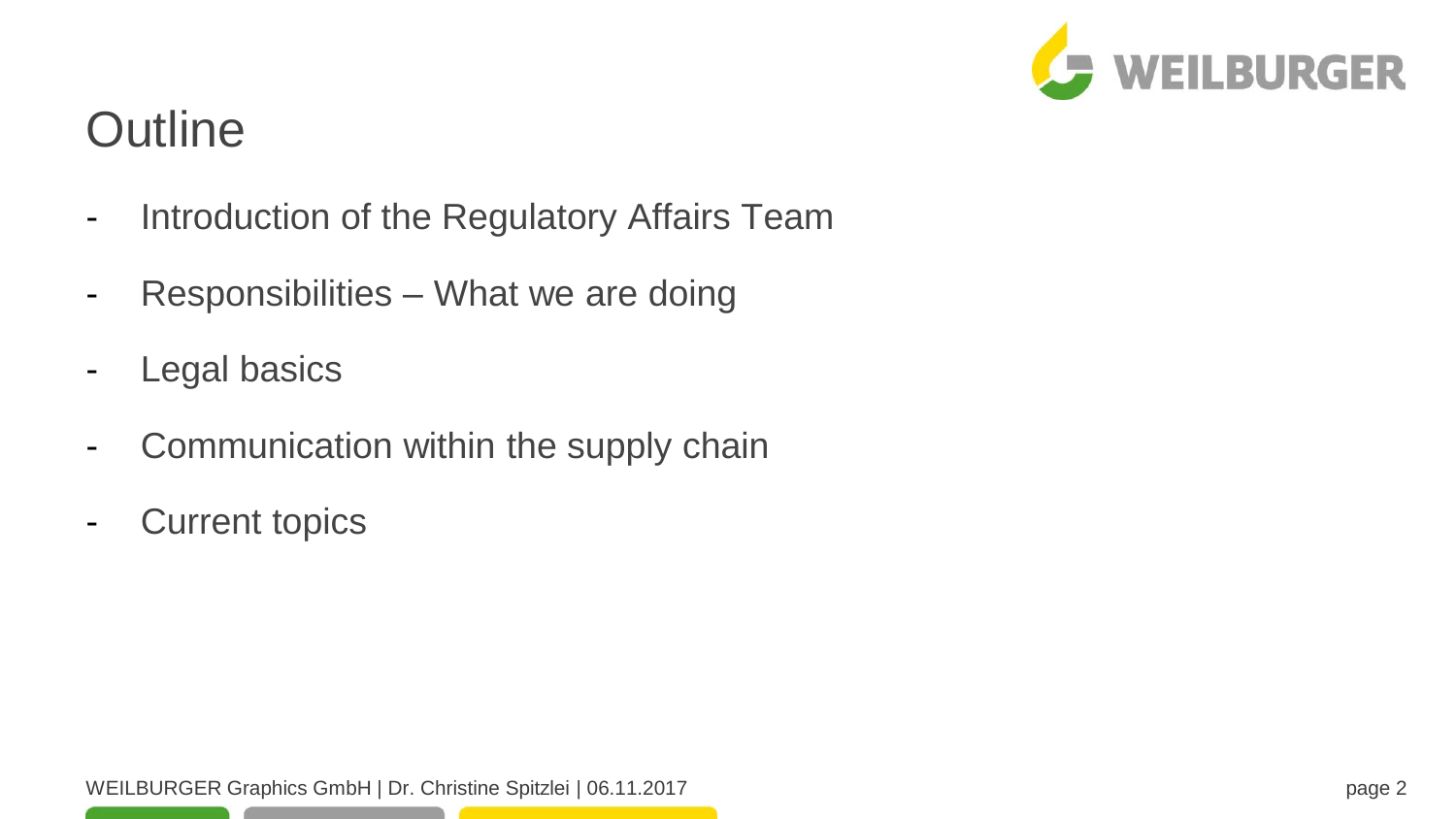

### Team "Regulatory Affairs"



**Dr. Christine Spitzlei** Head of Regulatory Affairs



**Christina Grau** Regulatory Affairs



**Carmen Held** Regulatory Affairs



**Tobias Körmer** Regulatory Affairs/ GC-MS-Analytics

WEILBURGER Graphics GmbH | Dr. Christine Spitzlei | 06.11.2017 bage 3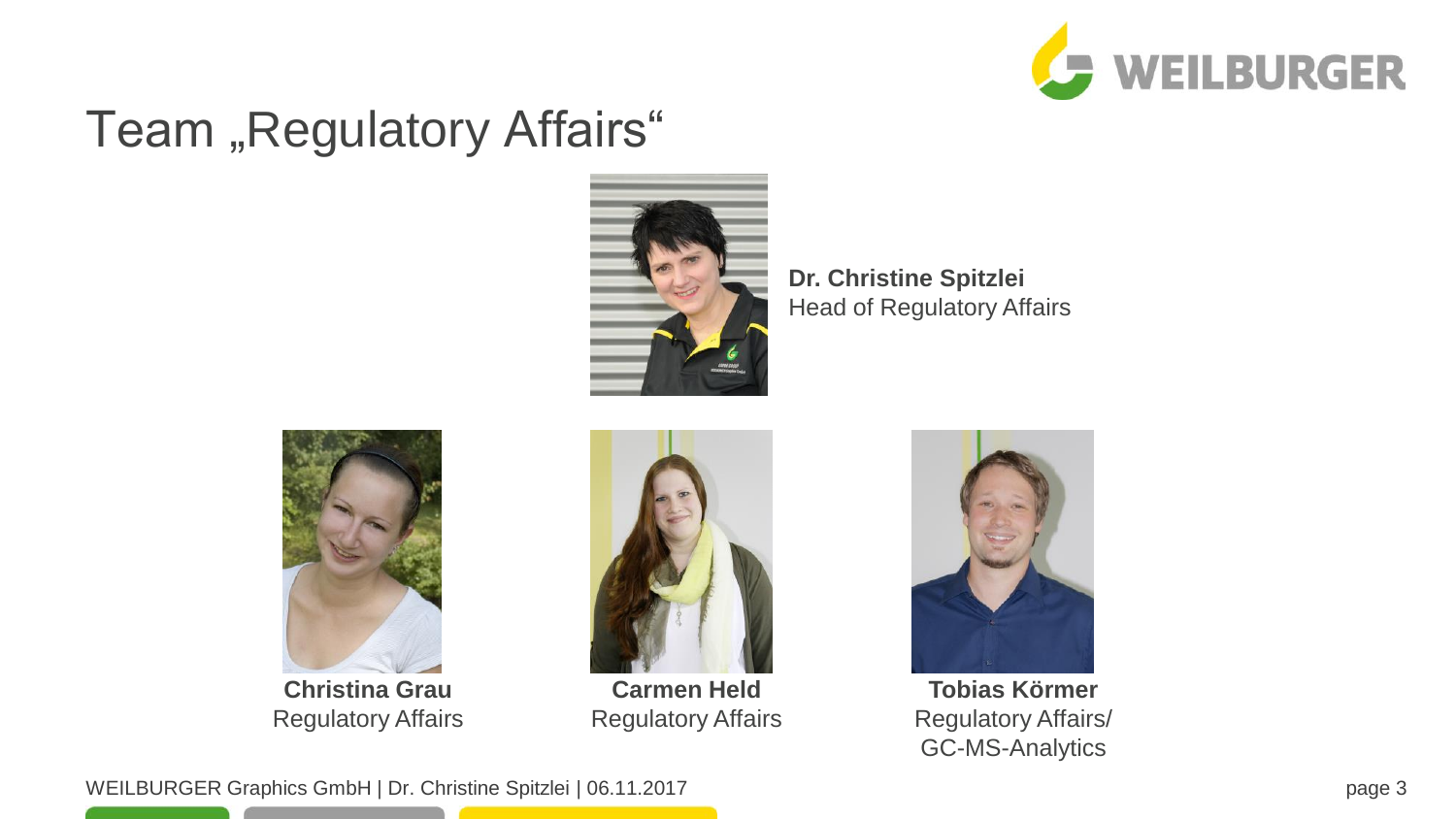

### **Safety Data Sheets (SDS)/ Data administration**

- Incorporation of new raw materials
- Maintenance / administration of the raw materials SDS
- Creation / maintenance of the product SDS (ERP software)
	- o GHS-Labelling for mixtures since May 2015







WEILBURGER Graphics GmbH | Dr. Christine Spitzlei | 06.11.2017 page 4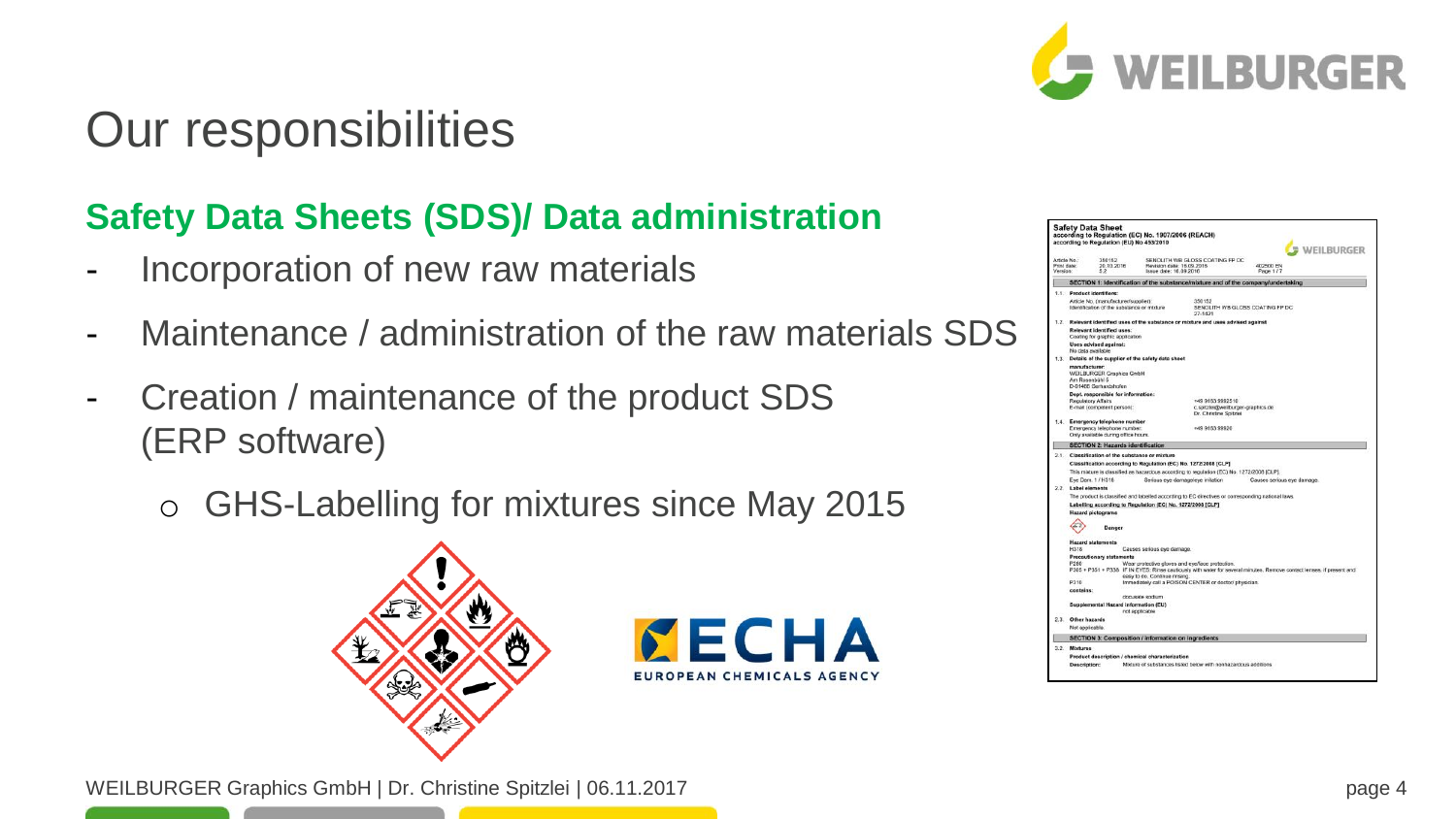

#### **Generally compliance work**

- Reply to customer requests regarding critical substances e. g. Bisphenol A, MOSH/MOAH, Benzophenone, Animal-based materials, Per- and polyfluorinated chemicals (PFC), Polycyclic aromatic hydrocarbons (PAH)
- Intensive exchange with suppliers
- Confirmation of compliance with different regulations, guidelines and norms, e. g. Cosmetics Regulation, Biocides Regulation, Toys Regulation etc.

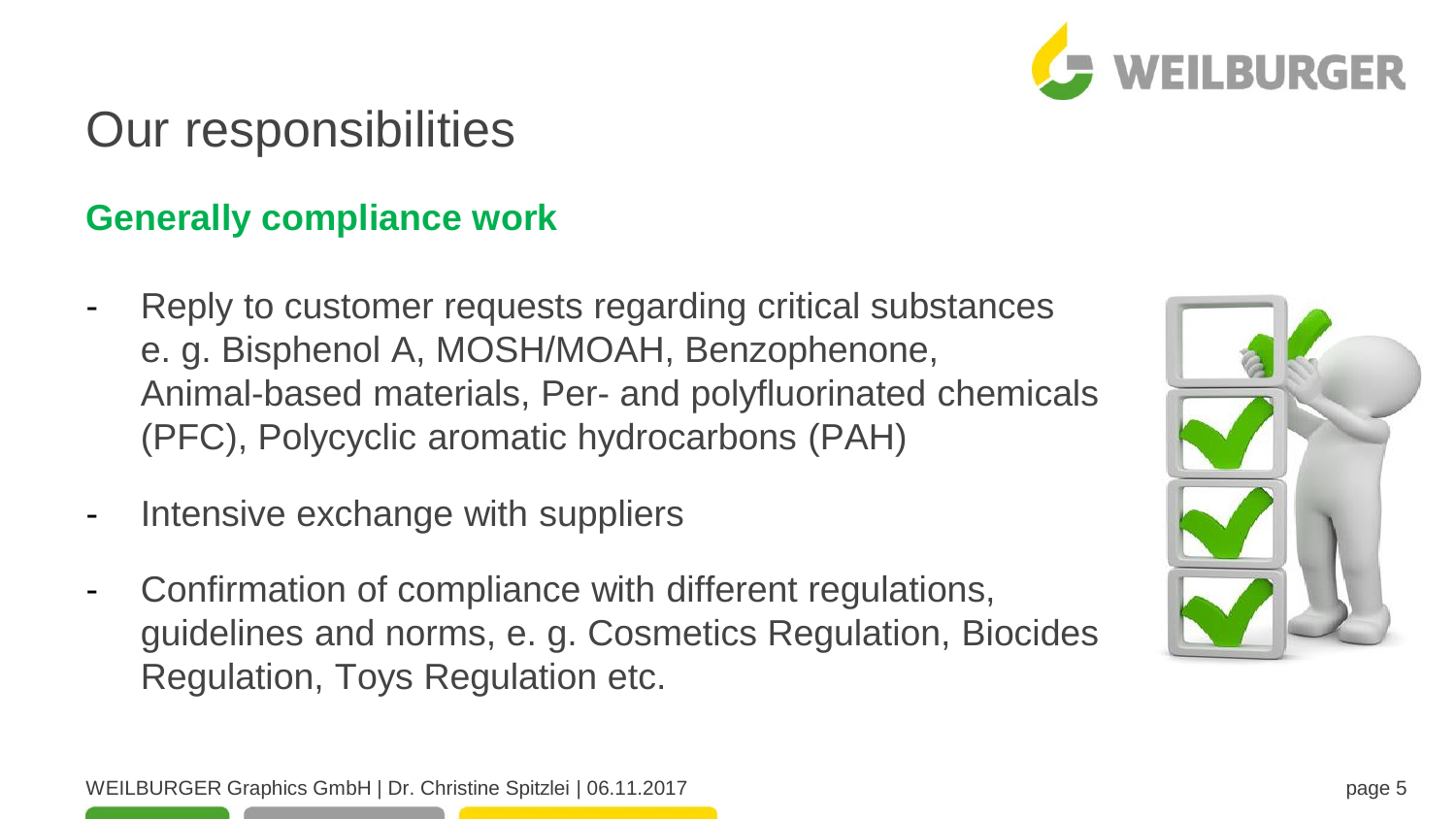

#### **Generally compliance work**

- Clarification of raw materials listing in inventory lists, e. g. TSCA (USA), DSL/NDSL (Canada), Export/Import questions
- Ecolabels (UZ 24, "Blauer Engel", EU-Ecolabel, Nordic Ecolabel - "Swan Label")
- Compliance with different special end user forms, e. g. IKEA, Schleich, Mattel, Procter & Gamble

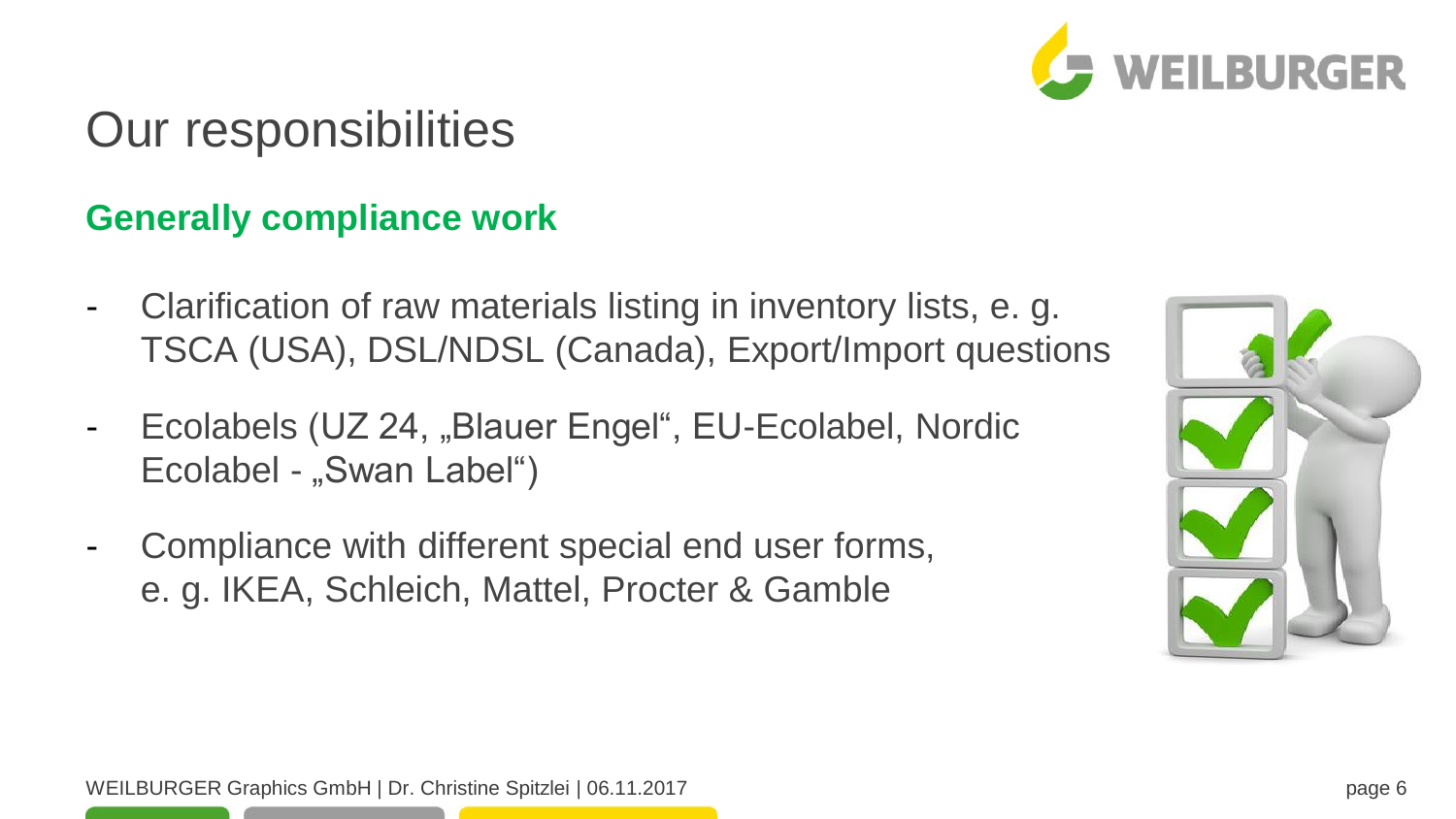

### **Food Packaging**





- Clarification of the suitability of raw materials for food packaging (FP NDC, FP DC)



- Compliance with Swiss Ordinance, "Nestlé Guidance Note on Packaging Inks", FDA regulations or BfR recommendations etc.
- Risk assessment relating to migration (Worst-Case calculation) based on concentrations of SML substances (raw materials)
- Creation of SoC's (SoC =  $\frac{S}{S}$ tatement of Composition)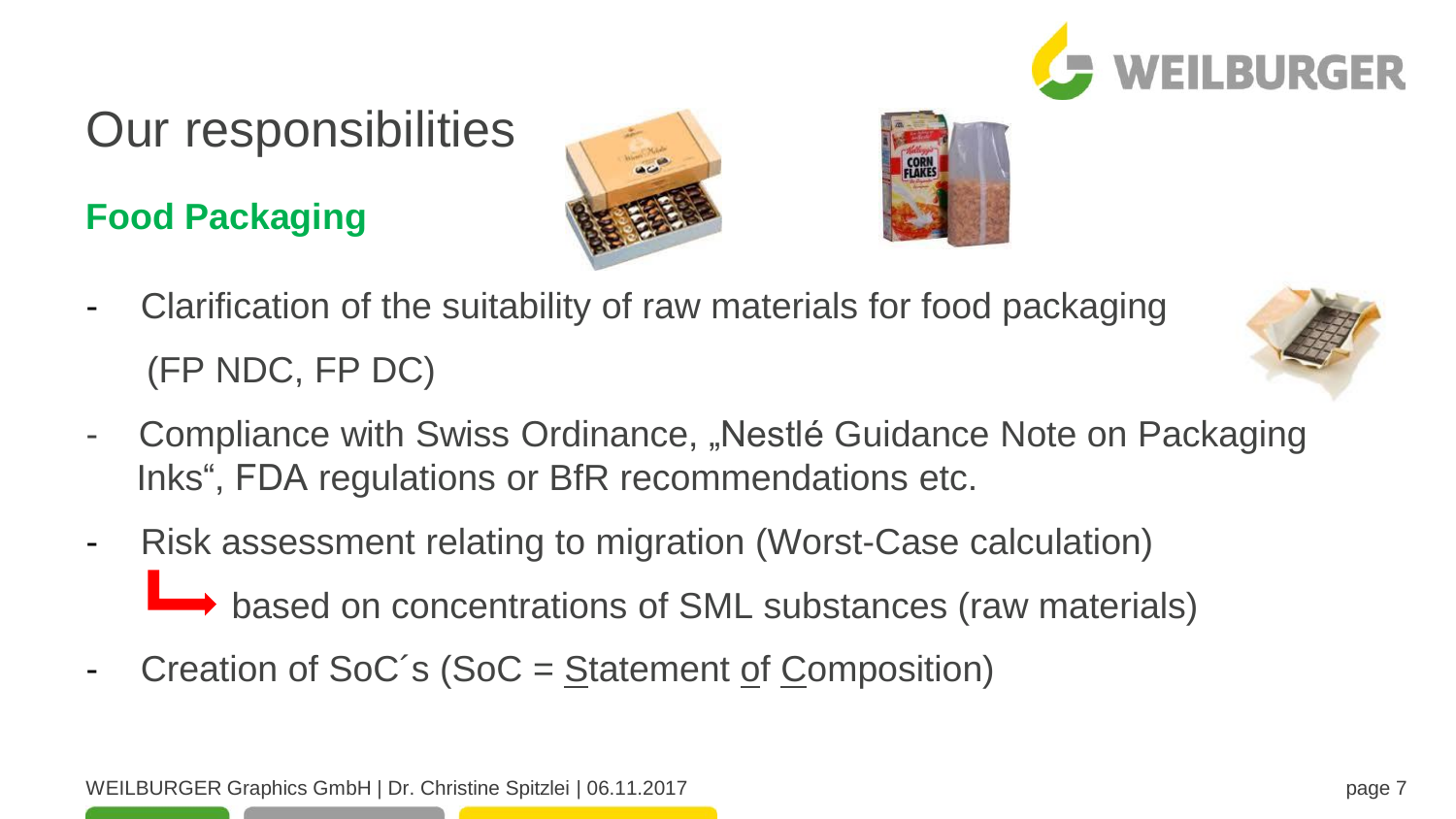

### **Food Packaging**

- Organisation of externally performed migration tests (ISEGA, SQTS, etc.)
- Administration of Certificates of Compliance











WEILBURGER Graphics GmbH | Dr. Christine Spitzlei | 06.11.2017 **page 8**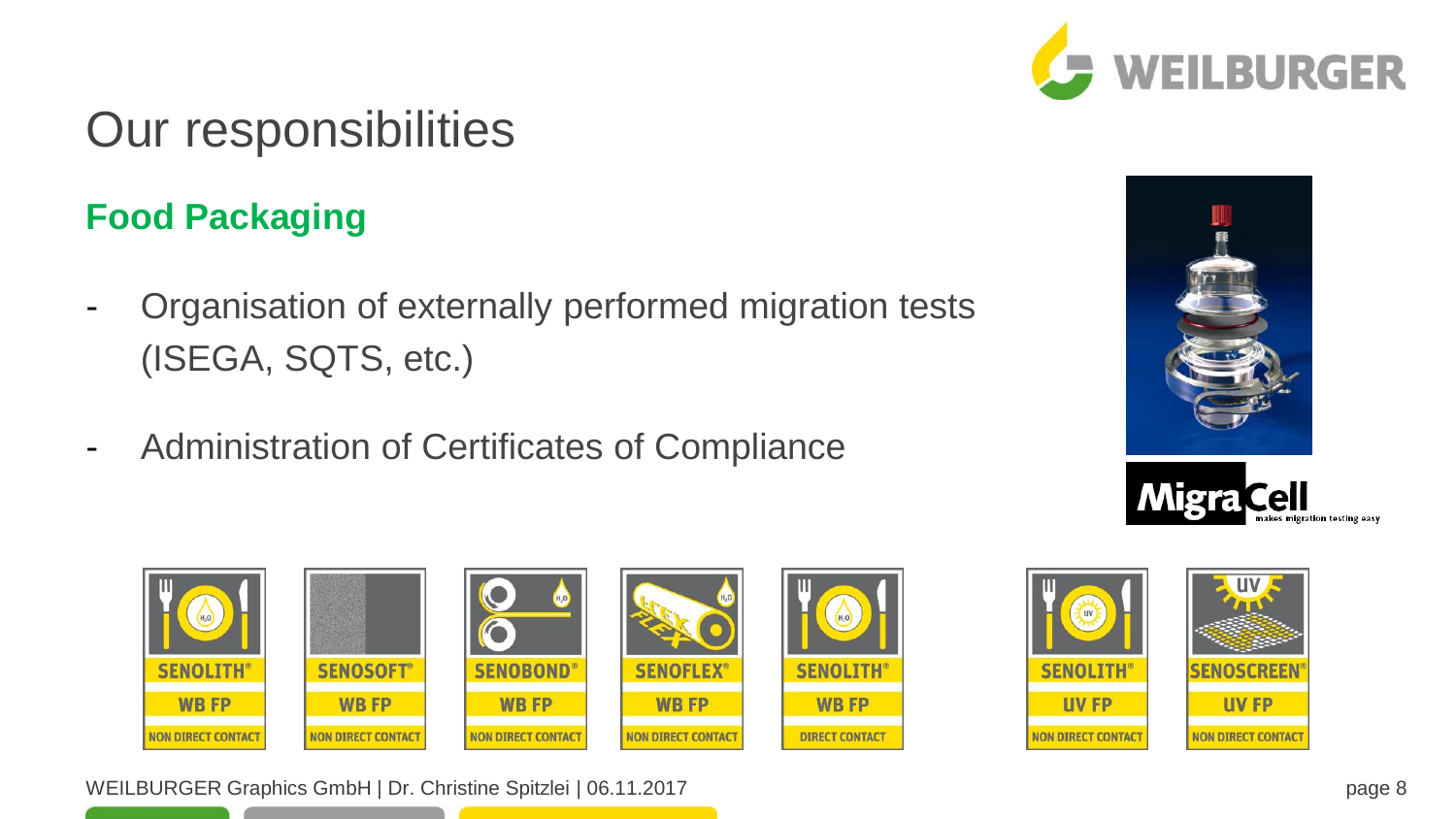

## New task – GC/MS analytics

### **Establishment of an in-house GC/MS analytic – why?**

- Own testing of compliance with food legislation for new developed varnishes before submission to testing instituts
	- Acceleration of food contact approvals of new products through avoidance of repeated tests
- Search for NIAS in new FP raw materials
- Quality control of already established FP raw materials (randomized, incoming goods inspection)

WEILBURGER Graphics GmbH | Dr. Christine Spitzlei | 06.11.2017 **page 9** and the spitzlei business of the spitzlei business of the spitzlei business of the spitzlei business of the spitzlei business of the spitzlei business

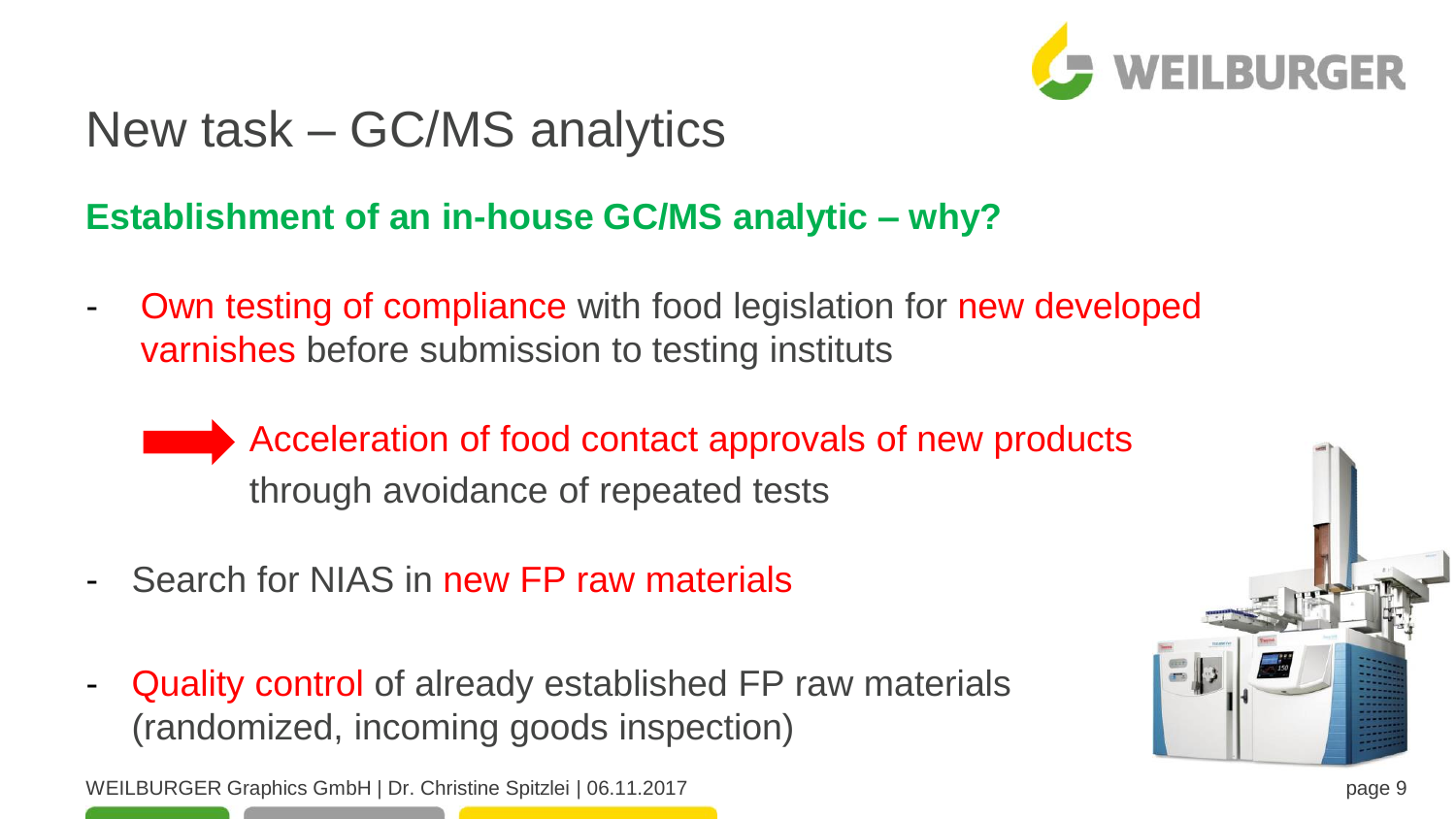## Legal EU Framework for Food Contact Materials (FCM)





(German Ink Ordinance?)

WEILBURGER Graphics GmbH | Dr. Christine Spitzlei | 06.11.2017 **page 10** page 10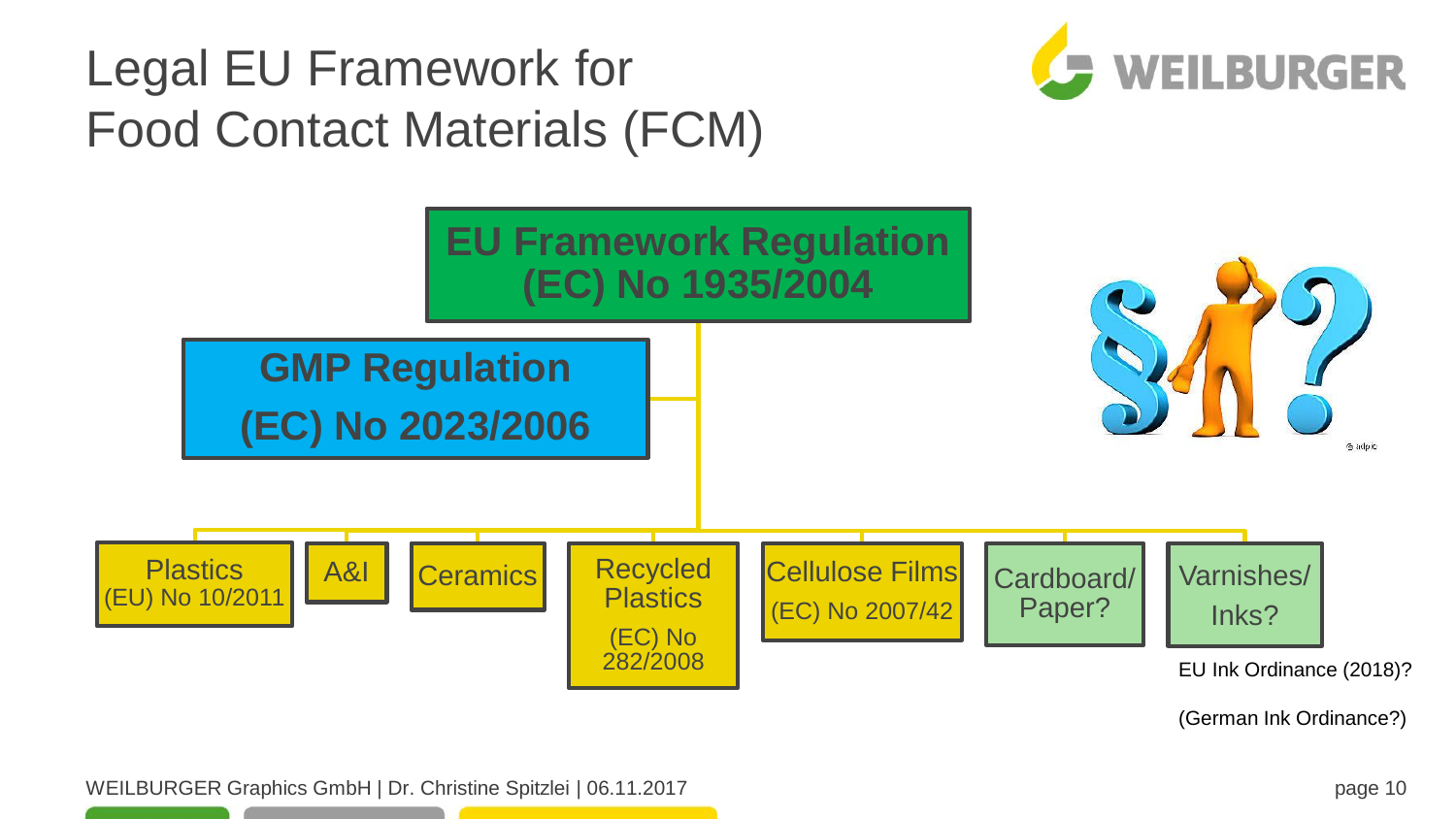# Legal EU framework for Food Contact Materials (FCM)



### **EU Framework Regulation (EC) No 1935/2004**

#### *Article 3:* **General requirements**

Materials and articles, including active and intelligent materials and articles, shall be manufactured in compliance with *good manufacturing practice* so that, under normal or foreseeable conditions of use, they do not transfer their constituents to food in quantities which could:

- a) endanger human health or
- b) bring about an unacceptable change in the composition of the food or
- c) bring about a deterioration in the organoleptic characteristics thereof.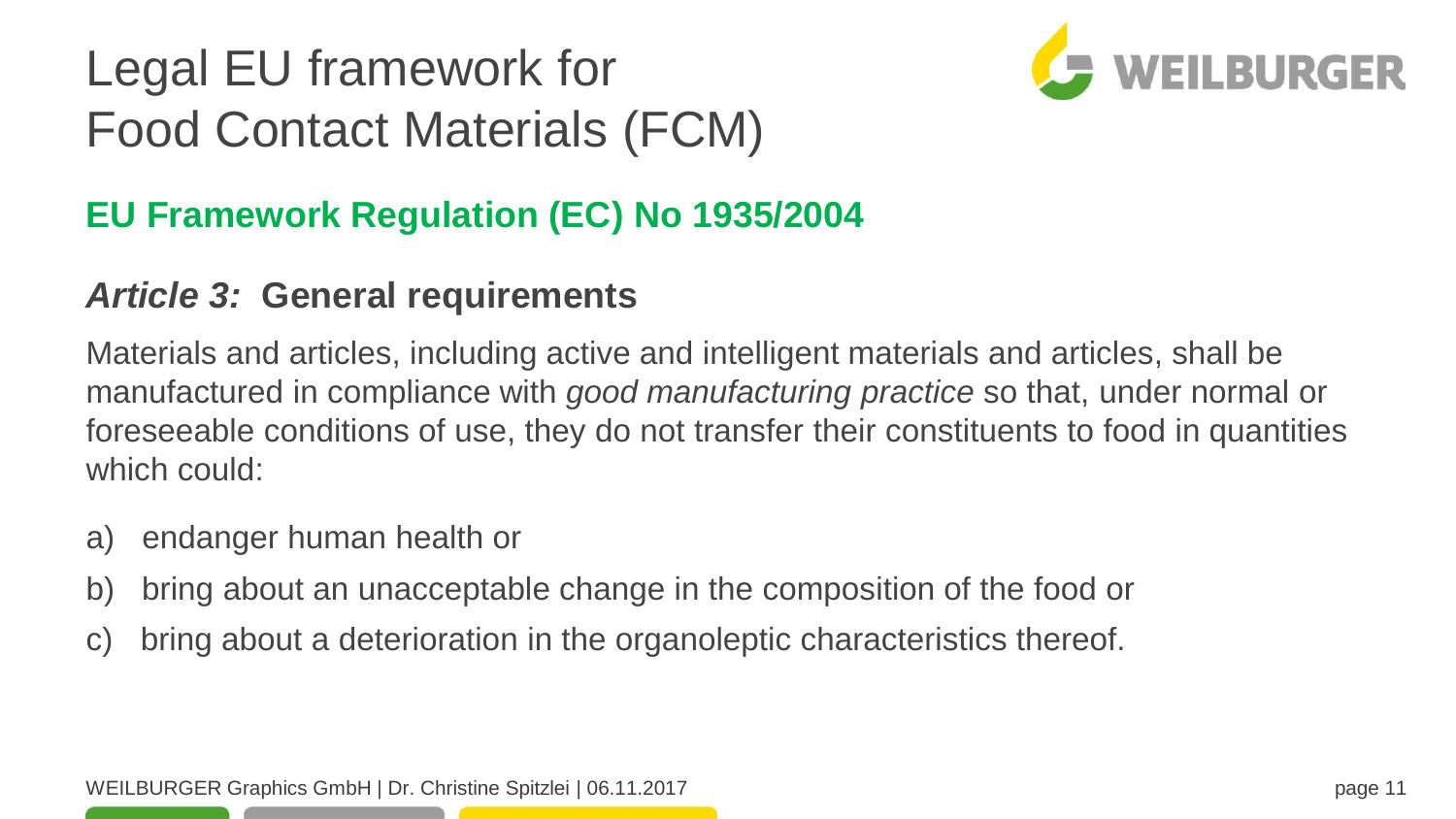# Legal EU framework for Food Contact Materials (FCM)



### **EU-Framework Regulation (EC) No 1935/2004**

### *Article 17***: Traceability**

(1) The traceability of materials and articles shall be ensured at all stages in order to facilitate control, the recall of defective products, consumer information and the attribution of responsibility.

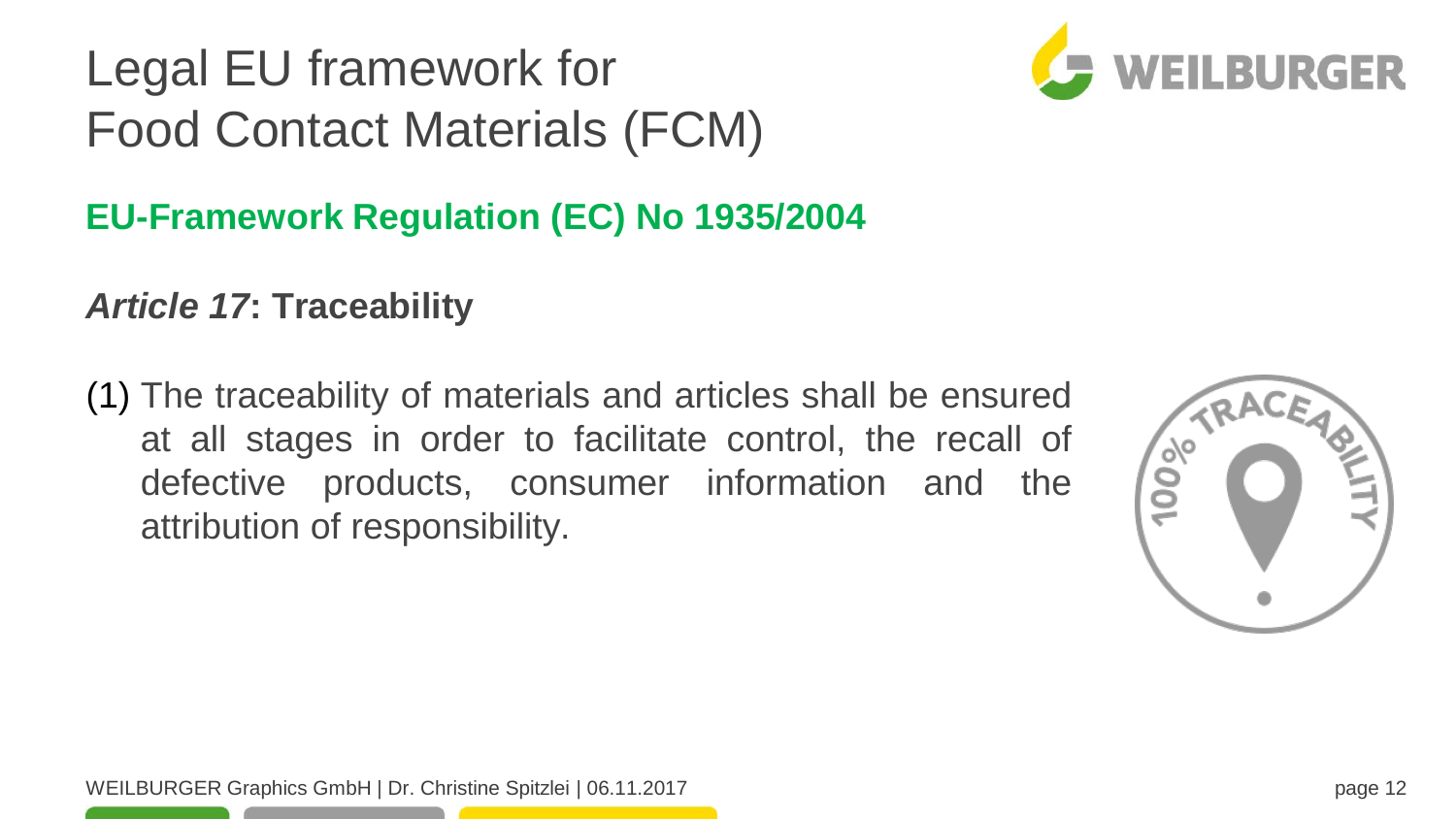Legal EU framework for Food Contact Materials (FCM)



### **GMP – Regulation (EC) No 2023/2006 (in force since 01.08.2008)**

- Refined the definition GMP (Good Manufacturing Practice)
- Regulates a uniform procedure concerning GMP for materials and items, determined for food contact
- Applies for all parts and stages of manufacture, processing and distribution of materials and articles through to raw materials

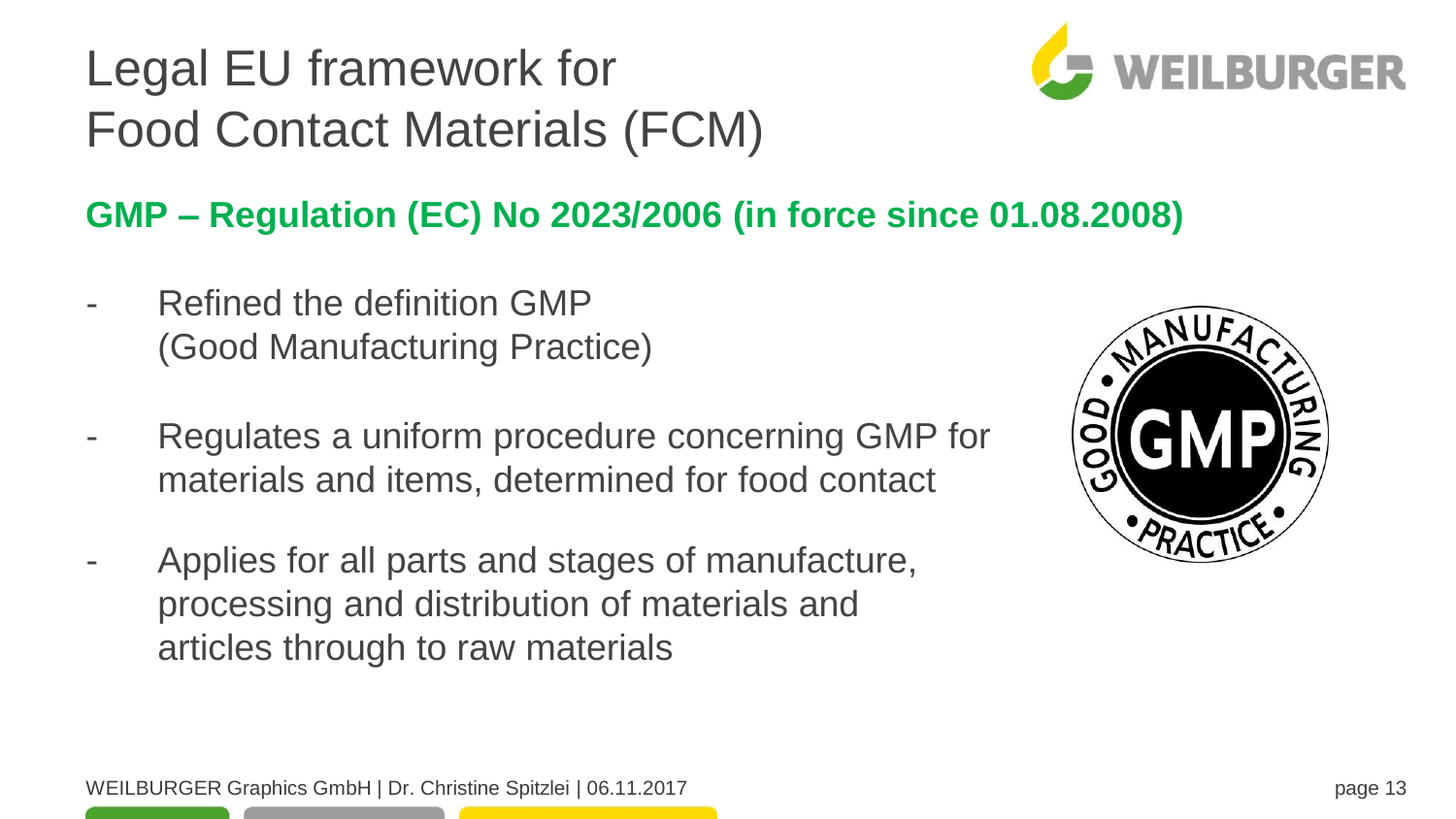

# Exchange of information within the supply chain



WEILBURGER Graphics GmbH | Dr. Christine Spitzlei | 06.11.2017 **page 14** page 14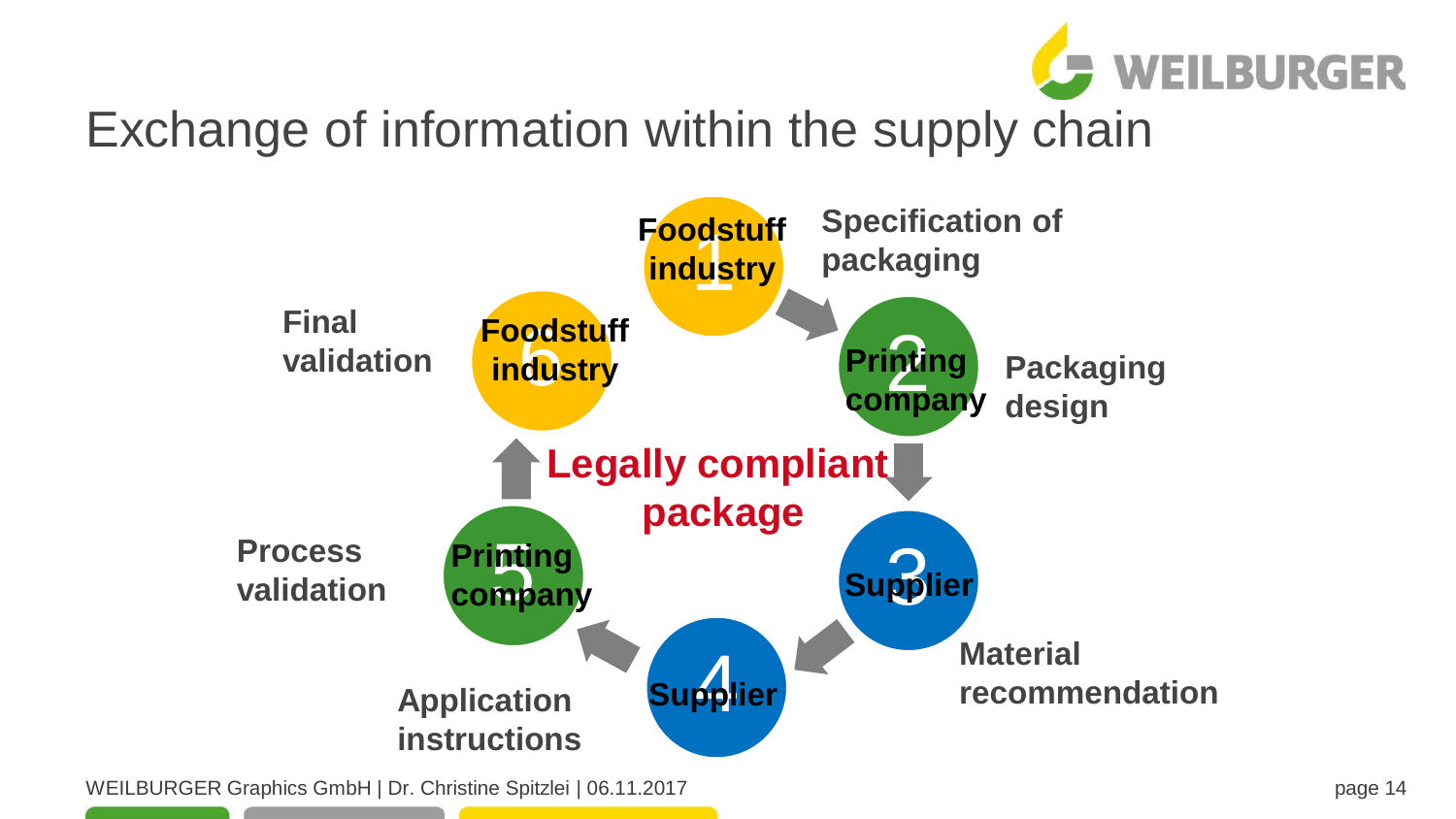

### Current topics

### **"European Printing Ink Regulation"**

- German Federal Ministry of Food and Agriculture has suspended its draft for a "German Ink Ordinance" (notified on 5th July 2016 to the European Commission)
- After the notification expressed the concern by some EU member states about the competitiveness of Germany  $\Rightarrow$  European Regulation is prefered
- Draft of the European Commission is expected for summer 2018, latest at the end of 2018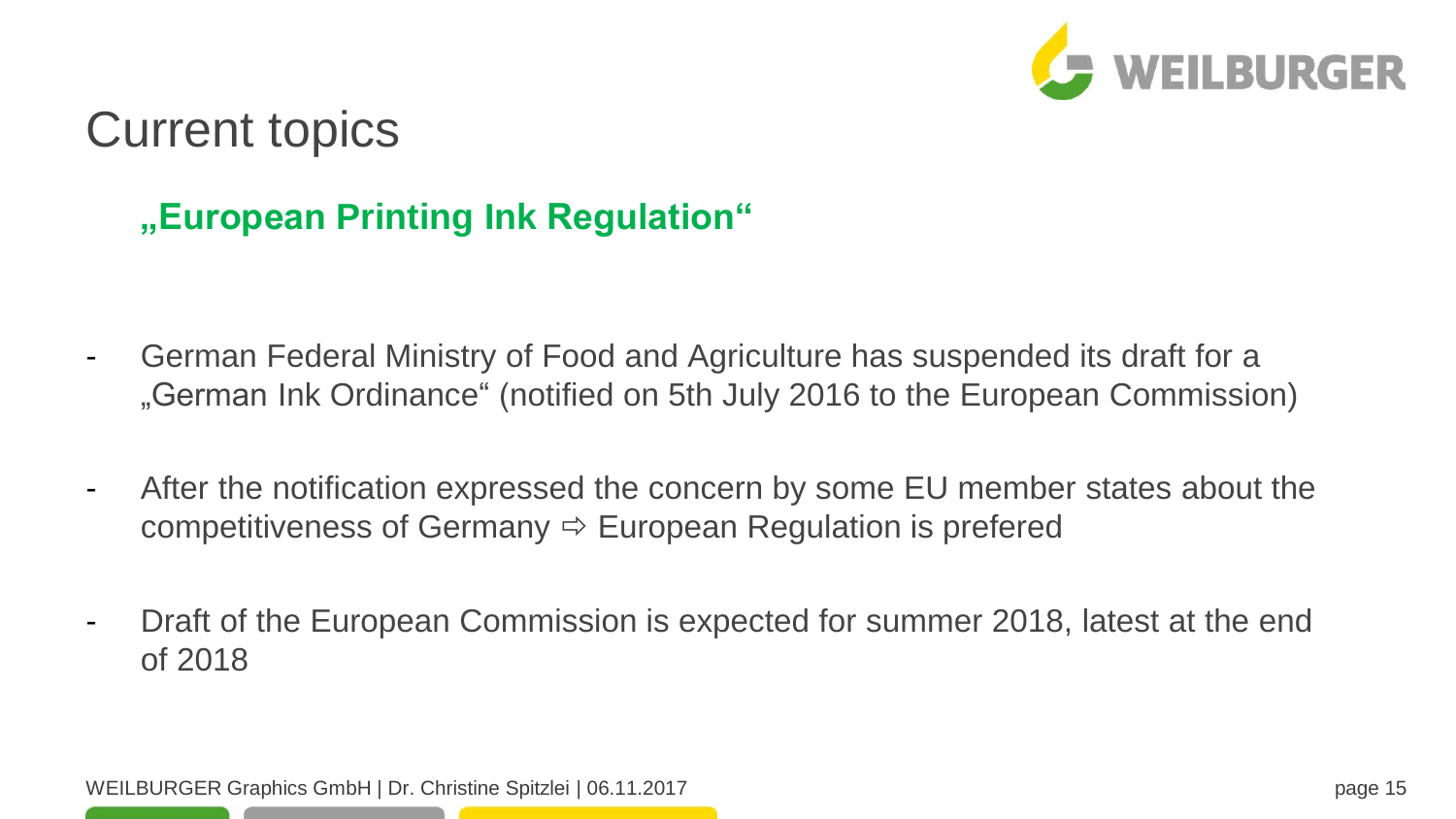

### Current topics

#### **Revision of Annex 6 of the Swiss Ordinance (SR 817.023.21)**

- Revision of authorised substances in Part B (CMR-substances)
- Published in May 2017

#### **Draft of ..Mineral oil Regulation"**

### **(22nd Regulation on the modification of the German Consumer Goods Ordinance)**

- not relevant for our FP products, because they do not contain MOSH/MOAH, but many customer requests
- up to now appropriate analytical standards for the quantification of MOSH/MOAH do not exist

WEILBURGER Graphics GmbH | Dr. Christine Spitzlei | 06.11.2017 **page 16** page 16